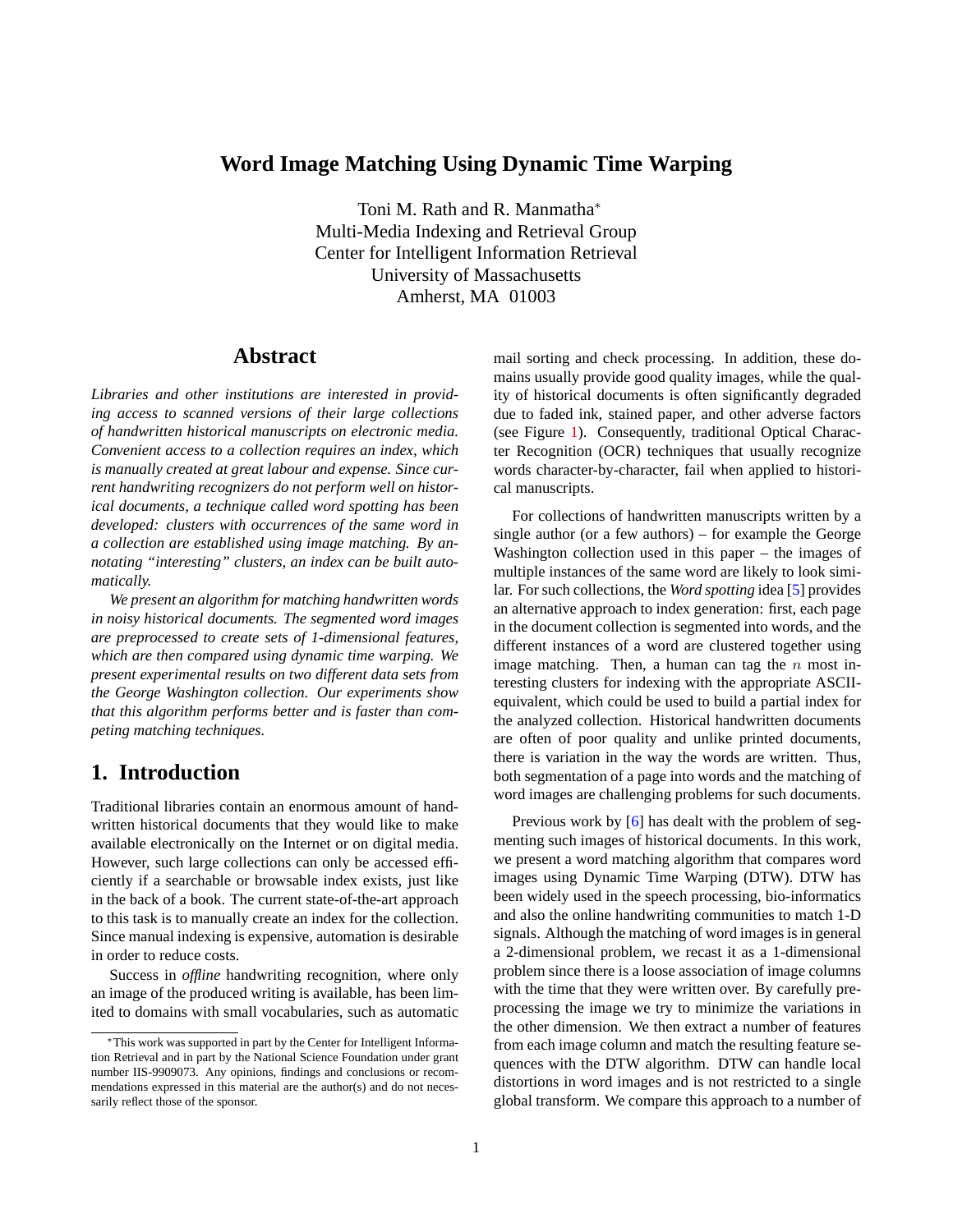other techniques, including affine-corrected Euclidean Distance Mapping, the shape context algorithm, and correlation using sum of squared differences. Our results show that the algorithm proposed here outperforms the other techniques both in terms of accuracy as well as speed.

In the following section, we put our work in context with previous efforts in this direction. Section [2](#page-1-0) reviews the dynamic time warping algorithm and introduces our matching technique. After presenting our results and comparing them to other word image matching methods in section [3,](#page-4-0) we conclude with an outlook on further research.

#### <span id="page-1-4"></span>**1.1. Previous Work**

In [\[10\]](#page-6-2) the problem of spotting word images in historical documents using a perfect transcript (obtained manually) is addressed. An OCR is used to recognize the word images and the recognized images are aligned with the transcript. Good results were only obtained when the recognizer's lexicon was restricted to the ASCII versions of the line to be recognized (obtained from the perfect transcript). The word alignment accuracy of just about 83% (on a single page) shows how challenging the task of word spotting for historical documents is, even in the presence of a perfect (manually generated) transcript.

The word spotting idea was proposed by [\[5\]](#page-6-0). The authors presented some preliminary work on matching techniques and methods for discarding unlikely matches ("pruning") based on simple image features. In [\[3\]](#page-6-3), the previously described techniques were extended and refined. Partial results on three annotated data sets, each 10 pages, were reported.

[\[4\]](#page-6-4) examine the problem of spotting occurrences of a known template word in each line of several pages. Their approach is line based unlike the word based approach used here. Thus, while our algorithm solves a sequence matching problem, their algorithm solves a very expensive subsequence matching problem. Since [\[4\]](#page-6-4) do not perform segmentation, the word templates are hand generated. In addition, the technique requires multiple  $(>10)$  handpicked training samples for each word. We believe this makes their technique not practical for automation. In contrast, the templates proposed here are automatically generated and multiple training samples are not needed. The matching algorithm proposed in [\[4\]](#page-6-4) is also problematic, since it aligns each feature using a separate dynamic time warp and combines the results heuristically. This means that for the same word-line pair, each feature may produce a different alignment. In this paper on the other hand, we correctly align the entire feature vector simultaneously so as to produce a common alignment over all feature vectors. [\[4\]](#page-6-4) provide results for 4 hand-picked individual words on the Archives of the Indies - this data set seems to have been scanned from the originals and is probably of good quality. It appears from these results that the best result for any individual word template has a precision of 0.4 or less. No statistical results for a set of word templates are provided (presumably because this line-based approach is too expensive to run).

The *shape context* approach [\[1\]](#page-6-5) for shape matching is currently the best classifier for handwritten digits. Two shapes are matched by establishing correspondences between their outlines. The outlines are sampled and *shape context histograms* are generated for each sample point: each histogram describes the distribution of sample points in the shape with respect to the sample point at which it is generated. Points with similar histograms are deemed correspondences and a warping transform between the two shapes is calculated and performed. The matching cost is determined from the cost associated with the chosen correspondences. We compare the performance of the shape context algorithm against our technique in section [3.](#page-4-0)

## <span id="page-1-0"></span>**2. Matching**

Previous research [\[3\]](#page-6-3) indicates that good matching performance can be achieved by a technique that skews, resizes and aligns two candidate word images with respect to each other and then compares them pixel-by-pixel. We use DTW to match word images, because it offers additional flexibility to compensate for handwriting variations.

Running a matching algorithm is expensive with growing collection sizes, so *pruning* techniques which can quickly discard unlikely matches are used. We briefly summarize the applied pruning techniques in the next section. Then, we shortly review the Dynamic Time Warping algorithm before going on to explaining its application in our matching technique.

## <span id="page-1-3"></span>**2.1. Pruning**

Pruning is a way to quickly determine whether a pair of images is either dissimilar or likely to match each other. In [\[5\]](#page-6-0), pruning of word pairs based on the area and aspect ratio of their bounding boxes was performed. The idea is to require word images, which will later be compared, to have similar *pruning statistics* (e.g. area of bounding box).

The authors of [\[3\]](#page-6-3) extended the pruning based on area and aspect ratio of word bounding boxes. Their technique additionally requires two words to have the same number of descenders (strokes below the *baseline*<sup>[1](#page-1-1)</sup>, e.g. bottom part of the letter 'q').

## **2.2. DTW**

Dynamic Time Warping  $[8]$  is used to compute a distance<sup>[2](#page-1-2)</sup> between two time series. A time series is a list of samples

<span id="page-1-2"></span><span id="page-1-1"></span><sup>&</sup>lt;sup>1</sup>The baseline is the imaginary line people write on.

<sup>2</sup>The terms *distance* and *matching cost* are used synonymously in this work; we do not require the presented distances to obey all metric axioms.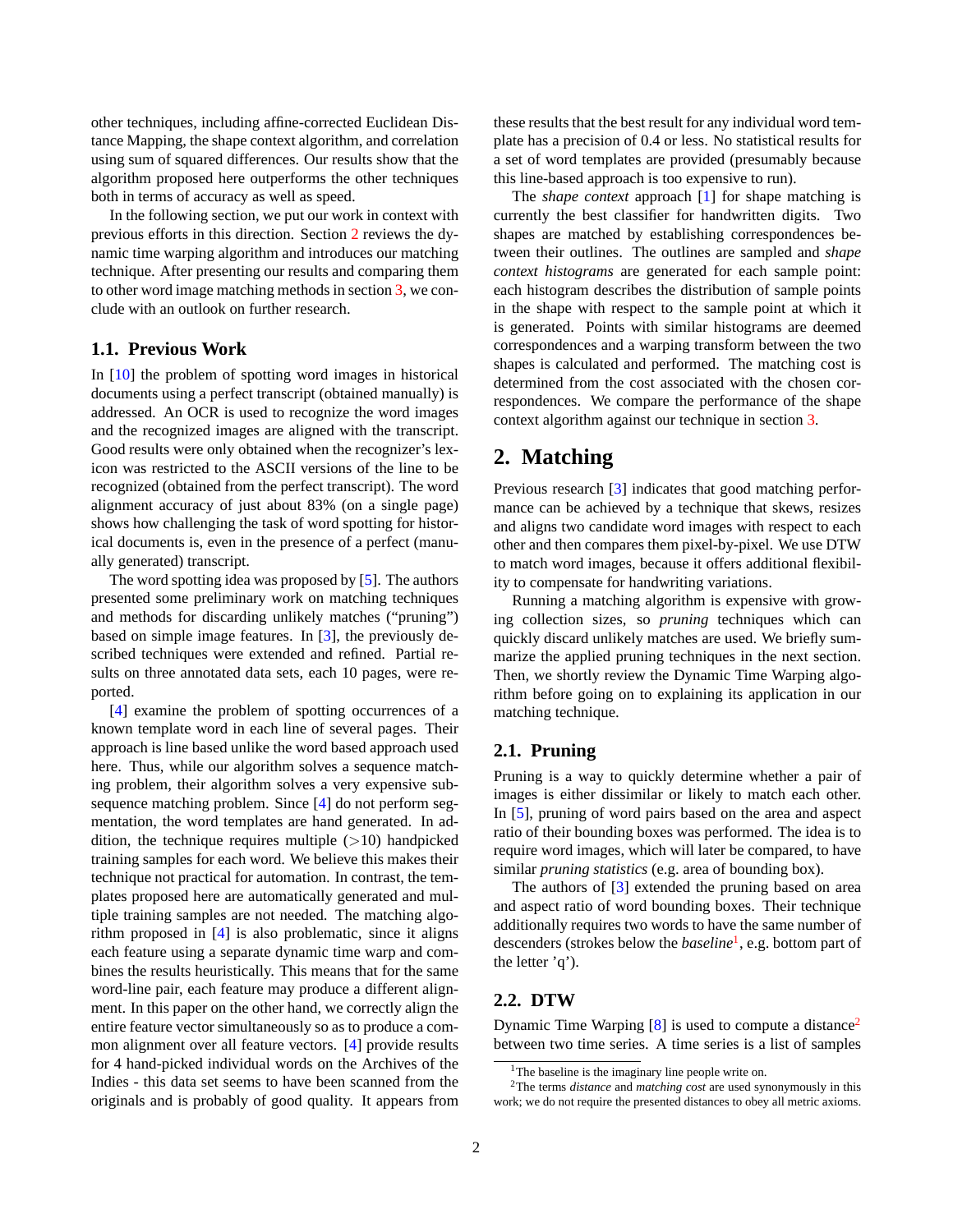Letters, orders and Instructions. December 1755. Hogg's Company, if any opportunity offers.<br>You are to be particularly ex-<br>ect and careful in these payments: seeing that there is no disagreement between<br>the Returns, and your Pay-Rolls; as there Jam &c.

<span id="page-2-0"></span>Figure 1: Part of a scanned document from the George Washington collection.

taken from a signal, ordered by the time that the respective samples were obtained.

A naive approach to calculating a matching distance between two time series could be to resample one of them and then compare the series sample-by-sample. The drawback of this method is that it does not produce intuitive results, as it compares samples that might not correspond well (see Figure  $2(a)$ ).

<span id="page-2-1"></span>



<span id="page-2-2"></span>(b) alignment with DTW.

Figure 2: Different alignments of two similar time series.

Dynamic Time Warping solves this discrepancy between intuition and calculated matching distance by recovering optimal alignments between sample points in the two time series. The alignment is optimal in the sense that it minimizes a cumulative distance measure consisting of "local" distances between aligned samples. Figure  $2(b)$  shows such an alignment. The procedure is called *Time Warping* because it warps the time axes of the two time series in such a way that corresponding samples appear at the same location on a common time axis.

The DTW-distance between two time series  $x_1 \dots x_M$ and  $y_1 \t ... y_N$  is  $D(M, N)$ , which we calculate in a dynamic programming approach using

$$
D(i,j) = min \left\{ \begin{array}{c} D(i,j-1) \\ D(i-1,j) \\ D(i-1,j-1) \end{array} \right\} + d(x_i, y_i). \quad (1)
$$

The particular choice of recurrence equation and "local" distance function  $d(\cdot, \cdot)$  varies with the application. Using the given three values  $D(i, j - 1)$ ,  $D(i - 1, j)$  and  $D(i-1, j-1)$  in the calculation of  $D(i, j)$  realizes a *local continuity constraint* (cf. Figure [3\(a\)\)](#page-2-3), which ensures smooth time warping (e.g. no samples left out in warping).

<span id="page-2-3"></span>

<span id="page-2-4"></span>Figure 3: Constraints used in the current dynamic time warping implementation.

Backtracking along the minimum cost index pairs  $(i, j)_k$ starting from (M, N) yields the DTW *warping path*. We use the *Sakoe-Chiba* band constraint [\[7\]](#page-6-7) to ensure this path stays close to the diagonal of the matrix which contains the  $D(i, j)$  (see Figure [3\(b\)\)](#page-2-4). This way, pathological warpings that align a small portion in one sequence to a large portion in the other are avoided. A more detailed discussion of continuity constraints can be found in [\[8\]](#page-6-6).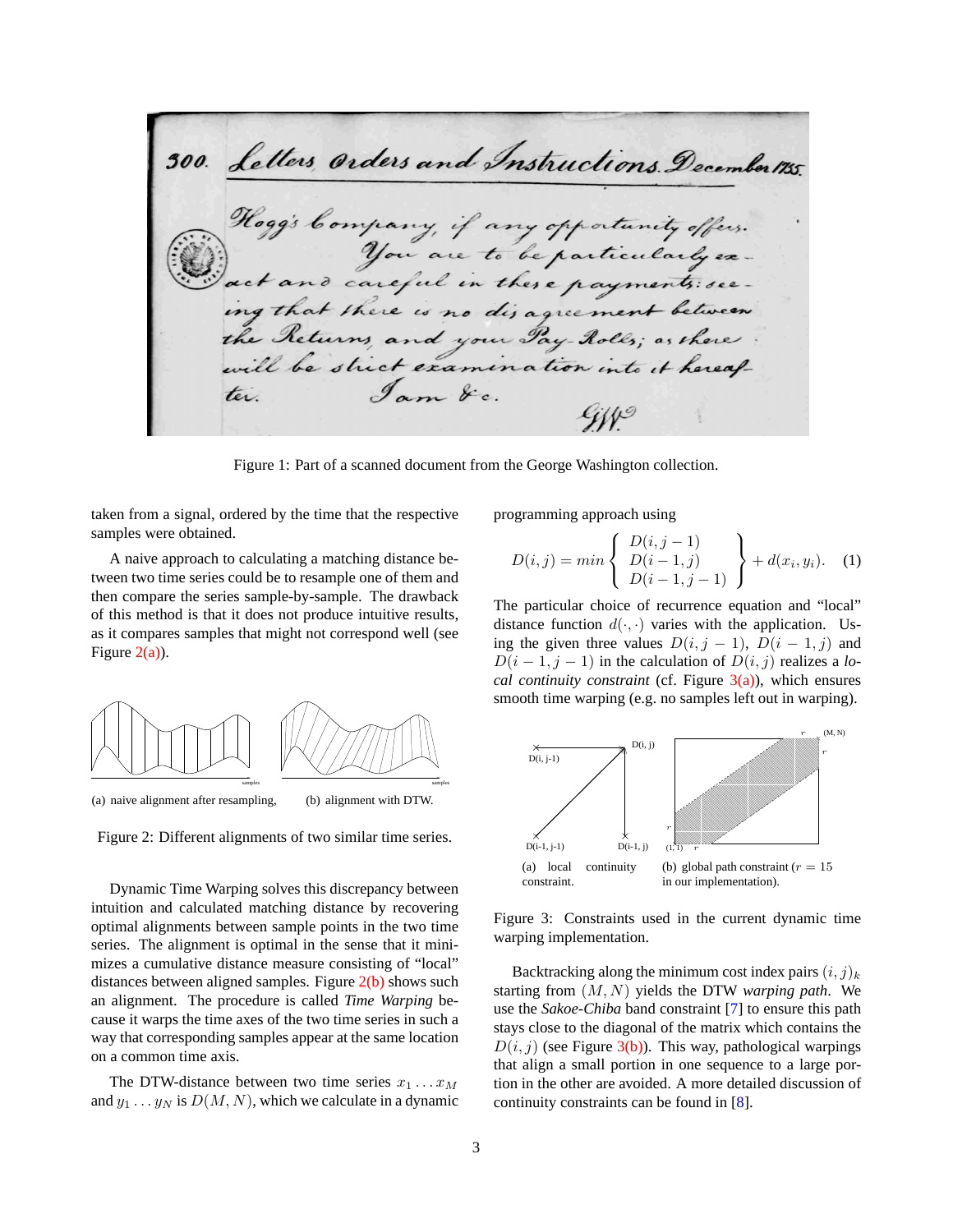### <span id="page-3-3"></span>**2.3. Matching Words with DTW**

While the slant and skew angle at which a person writes is usually constant for single words, the inter-character and intra-character spacing is subject to larger variations. DTW offers a more flexible way to compensate for these variations than linear scaling: in the matching algorithm that we propose, image columns are aligned and compared using DTW.

To do this, we first have to normalize the slant and skew angle of candidate images to compensate for interword variations. Then, from each word, four features per image column are extracted and combined into a single time series of multi-variate samples. That is, for each image I with height  $h$  and width  $w$ , we extract a time series  $X(I) = \mathbf{x}_1 \dots \mathbf{x}_w$ , where each

$$
\mathbf{x}_i = (f_1(I, i), f_2(I, i), f_3(I, i), f_4(I, i))^T.
$$
  

$$
0 \le f_k(\cdot, \cdot) \le 1, \quad k = 1, 2, 3, 4.
$$

This makes  $X(I)$  a 4-variate vector of length w, where the  $f_k$  are the four extracted features per image column.

In order to run the DTW algorithm on two time series  $X(I)$  and  $Y(J)$  extracted from images I and J, we have to define a local distance function that compares the feature sets at aligned columns. We have chosen to use the square of the Euclidean distance:

$$
d(\mathbf{x}_i, \mathbf{y}_j) = \sum_{k=1}^{4} (f_k(I, i) - f_k(J, j))^2.
$$
 (2)

This penalizes large differences between the extracted features more heavily than the Euclidean distance would.

Now the DTW algorithm can be run to determine a warping path between  $X$  and  $Y$ . The length  $K$  of the warping path  $((i_1, j_1), \ldots, (i_K, j_K))$  biases the determined distance

$$
D(X,Y) = \sum_{k=1}^{K} d(\mathbf{x}_{i_k}, \mathbf{y}_{j_k}).
$$
 (3)

When comparing a template series  $X$  to others, shorter series would be favored (i.e. produce smaller costs). For this reason, our final matching cost is normalized by the length  $K$  of the warping path:

$$
matching\_cost(X, Y) = D(X, Y) / K.
$$
 (4)

In the following section, the column features used for matching will be described.

## **2.4. Features**

The images we operate on are all grayscale with 256 levels of intensity [0..255]. Before column features can be extracted from an image, inter-word variations, such as the

baseline offset and the skew/slant angles have to be detected and normalized. All of the column features we describe in the following are normalized to the range  $[0..1]$ . Specific pixel intensity values in an image I (dimensions  $h \times w$ ) are referred to as  $I(r, c)$ , where r and c indicate the row and column index of the pixel. Our goal was to choose a variety of features presented in handwriting recognition literature (e.g. [\[2\]](#page-6-8)), such that an approximate reconstruction of a word from its features would be possible.

#### **2.5. Projection Profile**

Projection profiles capture the distribution of ink along one of the two dimensions in a word image. A vertical projection profile is computed by summing the intensity values $3$ in each image column separately:

$$
pp(I, c) = \sum_{r=1}^{h} (255 - I(r, c)).
$$
 (5)

Due to the variations in quality (e.g. contrast, faded ink)

<span id="page-3-2"></span>

(a) original image: slant/skew/baseline-normalized, cleaned.



<span id="page-3-1"></span>Figure 4: Original image and projection profile feature.

of the scanned images, different projection profiles do not generally vary in the same range. To make them comparable, the range of the projection profiles is normalized to the range [0..1] which yields  $f_1(I, c)$ . Figure [4](#page-3-1) shows an example projection profile and the original image it was extracted from.

## **2.6. Word Profiles**

Word profiles capture part of the outlining shape of a word. The current word matching algorithm uses upper and lower word profiles: these two features are calculated by going along the upper (lower) boundary of a word's bounding box and recording for each image column the distance to the nearest "ink" pixel in that column. The identification of ink pixels is currently realized using a thresholding technique which we have found to be sufficient for our purposes.

<span id="page-3-0"></span><sup>&</sup>lt;sup>3</sup>We invert the pixel intensities, because the result is visually more intuitive (peaks for pronounced vertical components in the input word image).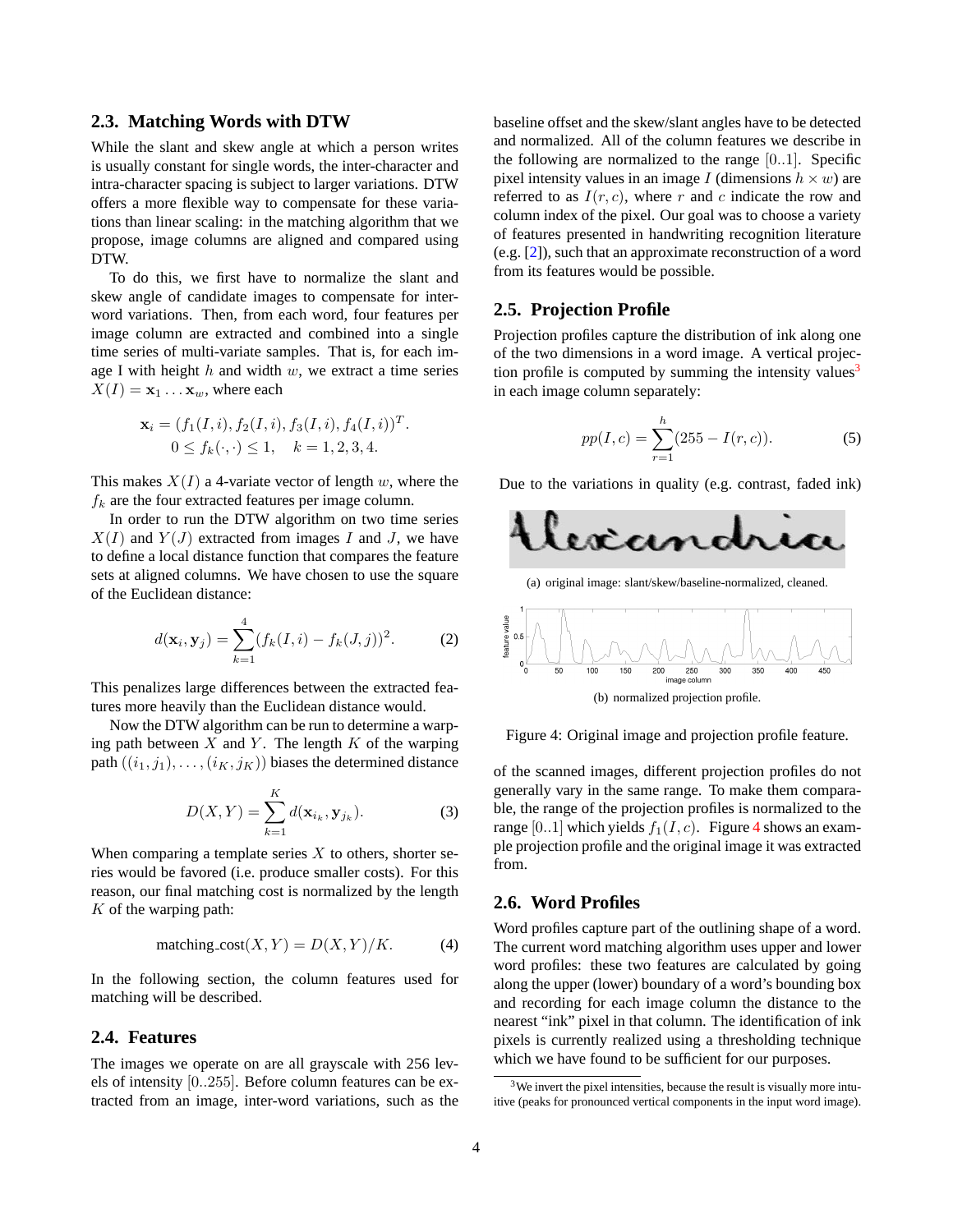Due to a number of factors, such as pressure on the writing instrument and fading ink, some image columns may not contain ink pixels. The occurrence of such gaps is not consistent for multiple instances of the same word. Therefore, we close these gaps by linearly interpolating between the two closest points where the word profile feature values could be reliably determined.



<span id="page-4-1"></span>Figure 5: Normalized upper word profile (negative feature value displayed).

The features  $f_2$  and  $f_3$  can be obtained from the upper and lower word profiles by normalizing their maximum range to  $[0..1]$ . Figure [5](#page-4-1) shows an upper word profile feature, generated from the original in Figure [4\(a\).](#page-3-2)

### **2.7. Background/Ink Transitions**

So far, the above features represent the distribution of ink in the columns of a word image and the outlining shape of the word. To capture part of the "inner" structure of a word, we chose to record the number of background to ink transitions  $nbit(I, c)$  in an image column as the last feature. The range of this feature is normalized with a (conservatively estimated) constant that ensures a range of  $[0..1]$ :

$$
f_4(I,c) = \nabit(I,c)/6.
$$
\n<sup>(6)</sup>

With this feature set at hand, we will now demonstrate its effectiveness when used within the proposed DTW matching algorithm (section [2.3\)](#page-3-3).

We tried other features, including Gaussian derivatives, but the above set seemed to work the best.

## <span id="page-4-0"></span>**3. Experimental Results**

## **3.1. Data Sets and Processing**

Word matching experiments were conducted on two test sets of different quality, both 10 pages in size. The first set is of acceptable quality, see Figure  $6(a)$ ). The second set is very degraded (see Figure  $6(b)$ ) - it is difficult even for people to read these documents - and it was used to test how badly the algorithms would perform. A number of algorithms were tested and results are presented on four sets which were constructed as follows:

- A: 15 images in test set 1, analyzed in [\[3\]](#page-6-3).
- B: entire test set 1 (2381 images total, 9 do not contain  $words<sup>4</sup>$  $words<sup>4</sup>$  $words<sup>4</sup>$ ).
- C: 32 images in test set 2, analyzed in [\[3\]](#page-6-3).
- D: entire test set 2 (3370 images total, 108 do not contain  $words<sup>4</sup>$  $words<sup>4</sup>$  $words<sup>4</sup>$ ).

The subsets A and C allow us to test algorithms which would otherwise take too long to run on the entire dataset.

Each page in the two test sets was segmented into words using the algorithm described in [\[6\]](#page-6-1). The algorithm uses scale-space techniques to determine word boundaries which are then used to extract single word images. For reasons of comparability we used the exact same segmentation results as in [\[3\]](#page-6-3).

For the matching based on DTW and the shape context run (see below), we normalized the slant and skew of the word images and cleaned the images to remove noise in the background and parts of other words that reach into the bounding box.

| Test set | total #queries | #pruned pairs<br>#total pairs | Recall |
|----------|----------------|-------------------------------|--------|
|          | 15             | 12.71%                        | 90.72% |
| B        | 2372           | 13.57%                        | 71.11% |
|          | 32             | 13.01%                        | 56.49% |
|          | 3262           | 14.26%                        | 55.05% |

<span id="page-4-3"></span>Table 1: Effects of pruning for all analyzed data sets.

The total number of word pairs, which would otherwise have to be processed by the matching algorithm, was reduced by applying the pruning techniques described in section [2.1.](#page-1-3) Table [1](#page-4-3) shows the effects of pruning on the 4 subsets A, B, C and D. *Pruned pairs* denotes the images left for comparison after pruning, *#total pairs* is the number of query words in the (partial) test set multiplied by the number of words in the enclosing collection (either 2381 or 3370). *Recall* is the proportion of valid matches that remains in the pruned set (100%=no valid matches discarded).

### **3.2. Evaluation Method**

Each word in the data sets was tagged with its ASCII equivalent. In case of segmentation errors, a tag corresponding to all visible characters in the segmented word image was assigned. Based on this annotation, relevance judgments were produced for the data sets. Two word images were considered relevant, if they have the same tags.

To evaluate the word image matching algorithms, we used an information retrieval approach: each image in a data set is viewed as a query which is used to retrieve similar images from the entire collection enclosing the data set (e.g. data set A is enclosed in set 1). Matching the query against other images produces a ranked list of retrieved images, sorted by the matching cost. Using the trec\_eval program, we calculated average precision scores [\[11\]](#page-6-9) for all queries in the sets A through D.

<span id="page-4-2"></span><sup>4</sup>These images result from segmentation errors.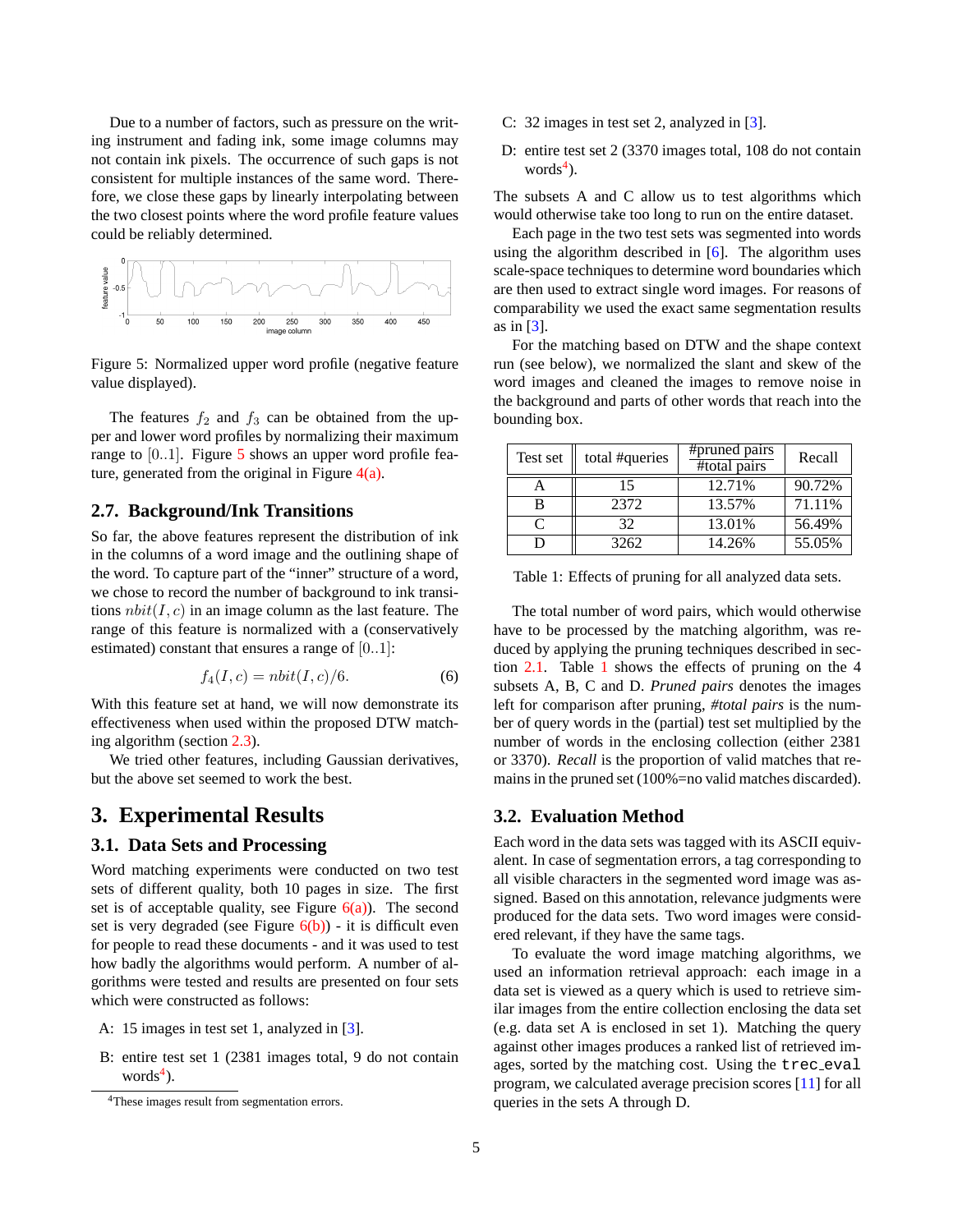<span id="page-5-0"></span>pounds; and to acquaint your Honour, that meeting with letters at Fredericks-(a) acceptable quality (set 1). okargeaux wine, came lafe to hand. hanks are offered for both - & I with there may

(b) significantly degraded (set 2).

Figure 6: Document samples of different quality.

## <span id="page-5-1"></span>**3.3. Results**

Table [2](#page-6-10) shows average precision results for all data sets obtained with a range of different matching techniques:

- 1. XOR[\[3\]](#page-6-3): The images are aligned to compensate for shear and scale changes, and then a difference image is computed. Difference pixel count determines cost.
- 2. SSD[\[3\]](#page-6-3): translates template and candidate image relative to each other to find the minimum cost  $(=$  matching cost) based on the sum of squared differences.
- 3. SLH[\[3\]](#page-6-3): recovers an affine warping transform (using the Scott  $&$  Longuet-Higgins algorithm [\[9\]](#page-6-11)) between sample points taken from the outline of the template and candidate image. Residual between template points and warped candidate points is matching cost.
- 4. SC [\[1\]](#page-6-5): Shape context matching (see section [1.1\)](#page-1-4)
- 5. EDM[\[3\]](#page-6-3): Euclidean distance mapping. In the XOR image, difference pixels in larger regions are weighted more heavily, because they are likely to result from structural differences between the template and the candidate image, not from noise.
- 6. DTW: the matching technique proposed in this work.

Kane et al. [\[3\]](#page-6-3) used an evaluation technique that considers each template image as a candidate. Most of the above matching techniques retrieve the template image at rank 1, which biases the evaluation scores. In order to provide a more accurate picture of the actual matching performance, we have re-calculated the average precision scores for testruns that were available to us in ranked-list (i.e. raw) format. The three right-most columns in table [2](#page-6-10) show the average precision scores of three runs, where each query image was not considered a matching candidate. The remaining results in the table were calculated using Kane et al.'s evaluation method.

For data set A, results for all matching algorithms are available. EDM and DTW clearly outperform any of the other techniques. SC was run with a number of sample points proportional to the length of the words being matched, with about 100 sample points for a word like *Alexandria* (see Figure [4\(a\)\)](#page-3-2). More sample points would probably improve the effectiveness of the technique, but at the cost of further increasing the matching time (for 100 sample points already about 50 seconds, see Table [3\)](#page-5-2).

The DTW algorithm was also run on dataset B (all images used as templates). The other algorithms were too slow to realistically run on this dataset. On set B, the average precision score for DTW is lower than on the smaller enclosed set A. We attribute this effect to the pruning method, which works much better on the smaller set A: while the pruning preserves about 91% of the relevant documents for data set A, it only produces 71% recall on data set B. The lower recall on set B (due to the pruning) then results in a lower average precision score after matching.

For the SC, EDM and DTW techniques we compared the results on the bad data set C. While the performance of SC, EDM and DTW is generally low on this data set, DTW clearly performs better than SC and EDM. DTW also performs similarly on the rest of the data set (51.81% average precision on data set D). This shows that the DTW matching technique is more robust to document degradation than EDM. We would expect the results to be better, if a more careful pruning was applied: after pruning, the recall percentages have already dropped to about 56% for sets C and D (see Table [1\)](#page-4-3). This limits the maximum average precision that is achievable with the matching algorithms.

| Algor. $\ \overline{XOR} \ \overline{SSD} \ \overline{SLH} \ \overline{SC} \ \overline{EDM} \ \overline{DTW}\ $ |  |              |  |
|-----------------------------------------------------------------------------------------------------------------|--|--------------|--|
| $\vert \text{ time } [s] \vert$ 13                                                                              |  | $121 \pm 50$ |  |

<span id="page-5-2"></span>Table 3: Run times for the compared algorithms in *Matlab* on a 400MHz machine, including normalization, feature extraction, and similar processing steps.